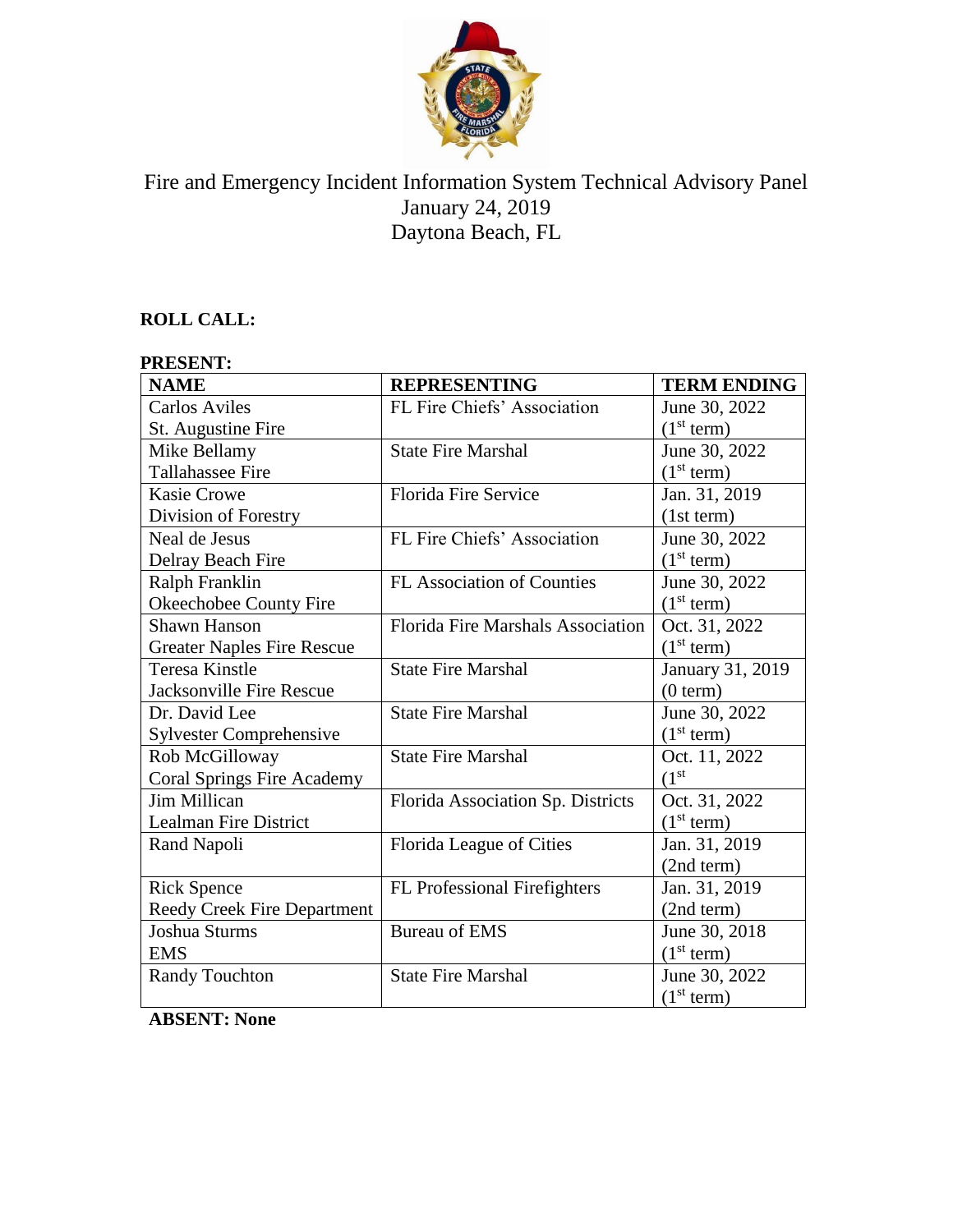The Fire and Emergency Incident Information System Technical Advisory Panel meeting was called to order.

**On a motion duly made**, the minutes from the Fire and Emergency Incident Information System Technical Advisory Panel held on July 13, 2018 were approved.

#### **Motion carried**.

Noted; the regularly scheduled meeting for October was cancelled due to Hurricane Michael.

#### **REPORT FROM DIVISION:** *Julius Halas, Director*

- Hurricane Michael Update
	- o Deployed approximately 30% more resources than with Hurricane Irma
	- o All 8 US&R teams were deployed, including Miami, Miami/Dade (TF 1 & 2) Federal Teams
	- o SERP (Stat Emergency Response Plan) had staging of Teams in Alabama which enabled help to the Panhandle within 12 hours. (Louisiana, Mississippi, Jacksonville)
	- o Approximately 2,450 personnel were deployed
- School Safety
	- o Marjorie Stoneman Douglas Commission Report
		- A Task Force will be formed (including SFM) to bring all partners together to ensure fire protection involvement in the safety of K-12 schools. DOE will have jurisdiction.
- Grants
	- $\circ$  Year 4 of University of Miami Grant 2,000,000 appropriations
	- o Rural Volunteer Fire Assistance Grant, started at 230,000 in 2016 to 1,000,000 last year and another 1,000,000 this year. This grant includes them in FFIRS reporting and a safety inspection performed by SFM.
	- o Last year there were 12 local, city, county, and fire district, fire equipment and infrastructure grants totaling 7.1 million. Fiscal year 2018 totaling 7.9 million. (Includes renovations and new construction)
	- o Decon Kit Grant, 4,500 kits were delivered to 430 departments. The University of Miami assisted (at their cost) to make delivery possible to 80% of the fire service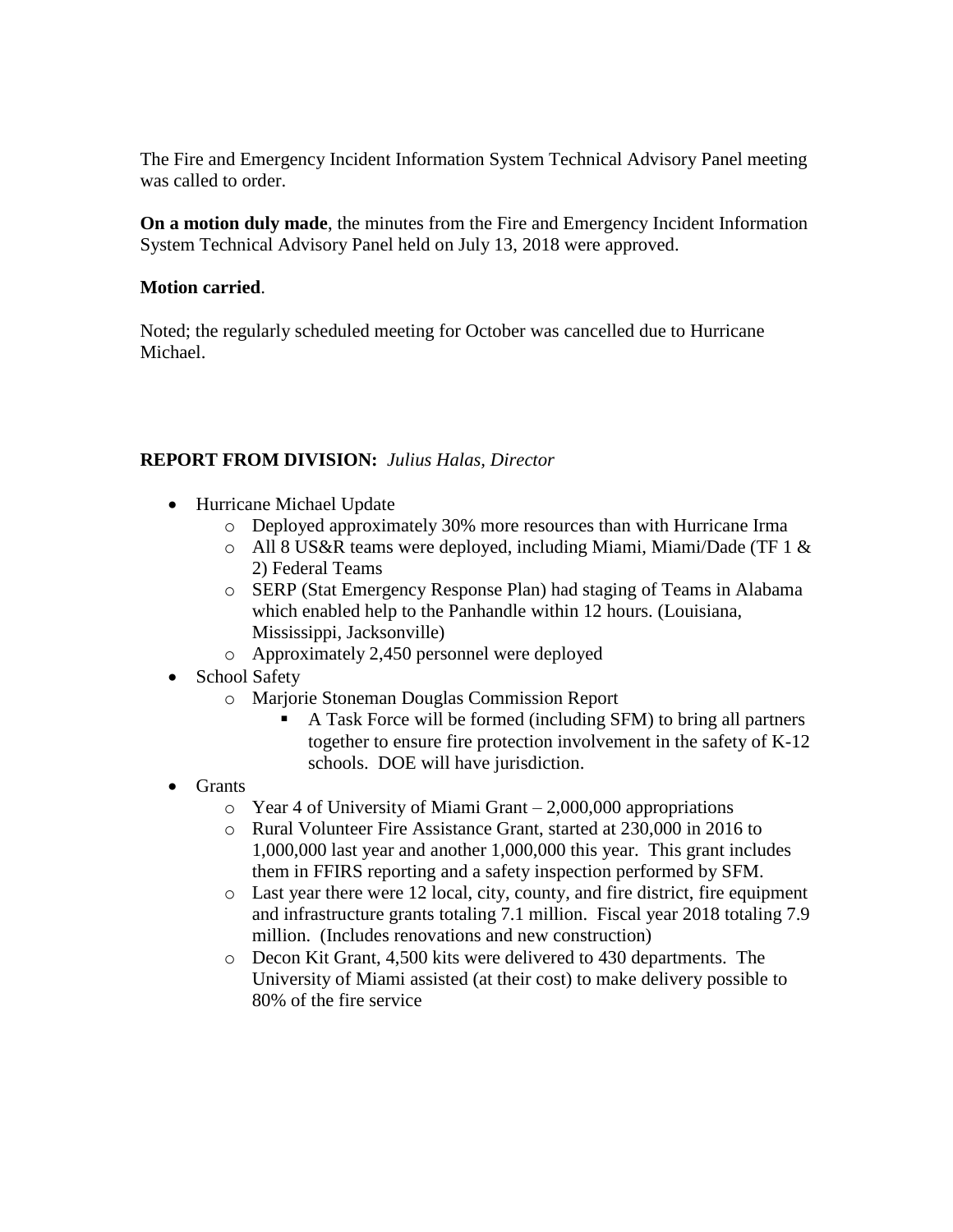**REPORT FROM FFIRS:** *Keith McCarthy, Safety Program Manager, SFM (Handout provided)*

- The 2017 Florida Fires Annual Report is finalized and out for distribution.
- Working on closing out 2018. Reporting deadline is April 30, 2019. USFA deadline is June 30, 2019
- $2017$ 
	- o 483 departments (91.5%) currently reporting
	- o 200 civilian fire related deaths
	- o 1,168 firefighter injuries
	- o Fire Departments responded to a total of 2,775, 967 incidents
	- o Complete statistics can found in the Annual Report (handout)

Chairman Napoli encouraged Panel members to keep encouraging the non-reporting departments in their areas.

The State Fire Marshal's office will also follow up with phone calls and letters of nonreporting.

The State Fire Marshal's office is continuing in their efforts to update the FFIRS reporting data base.

# **REPORT FROM EMS:** *Joshua Sturms, Bureau of EMS (email update provided)*

- Awaiting appointment of new Surgeon General and Secretary of Health
- New State EMS Medical Director is Kenneth Scheppke from Palm Beach
- EMS Advisory Council Meeting will be held on Friday in Ballroom A
- The newly formed Trauma System Advisory Panel also meets on Friday
- Rule Development
	- o EMSTARS database dictionary, addition of 3.4 update
- Funding
	- o 5 million appropriated to Opioid Epidemic for Fire, EMS, and Law Enforcement. Entities must apply
	- o Upgrade of patient care information systems (400,000 issued by Federal Government). Details will be provided to licensed EMS agencies within the next few weeks. Encouraging all agencies to upgrade to the latest 3.4 software.
	- o Needs assessment will be conducted on needs of emergency responders
- Opioid Crisis
	- o New system up and running where information is updated in real-time dashboards. Trying to expand use with other agencies. Information is available to Fire, EMS, and Law Enforcement.